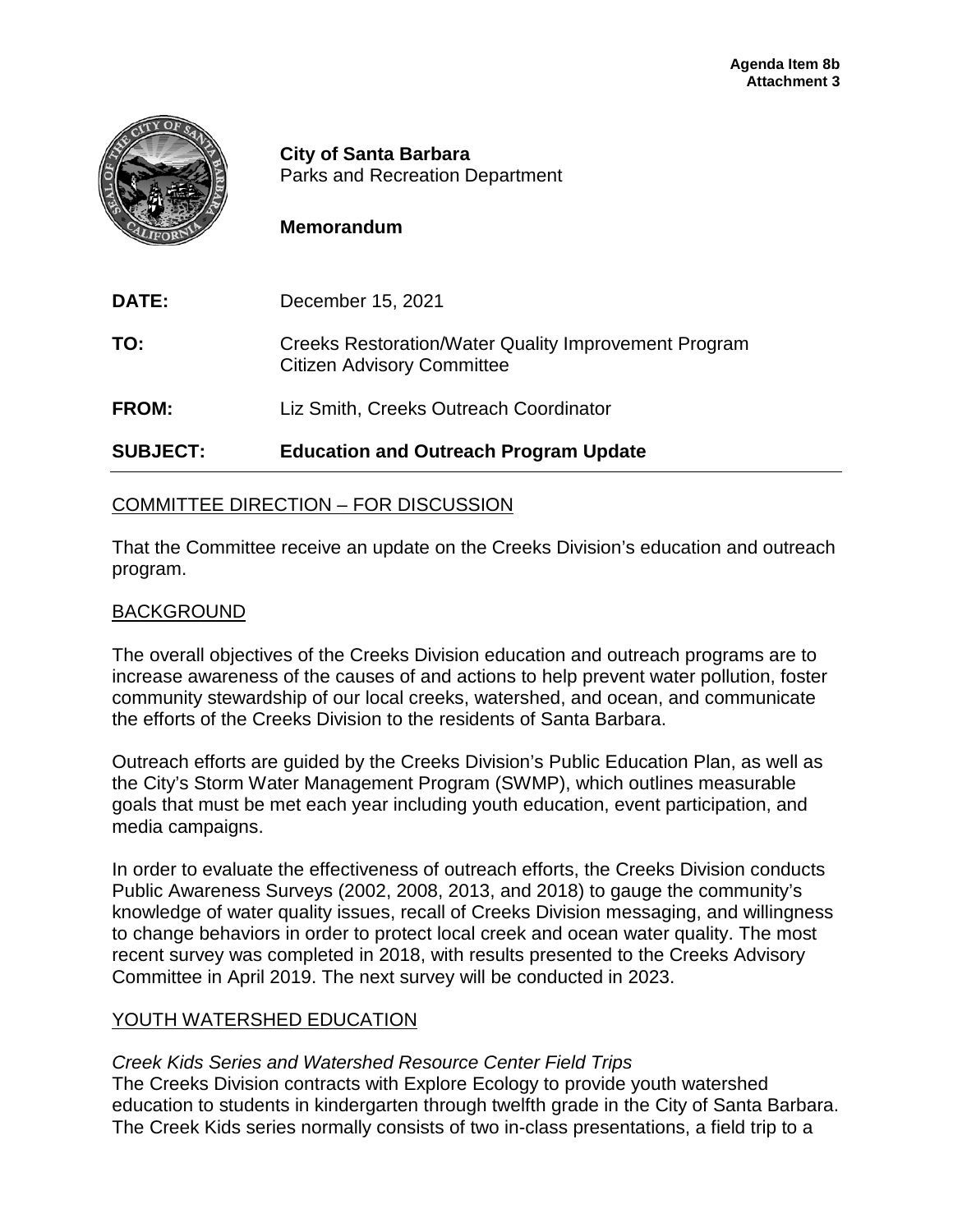local creek, and a visit to the Watershed Resource Center (WRC) at Arroyo Burro Beach, where students participate in a beach clean-up. During the ongoing Covid-19 pandemic, Explore Ecology quickly pivoted to providing online presentations and virtual field trips, and continued to provide valuable educational programming for students in our community. The students learn about watersheds, creeks, marine debris, sources of water pollution, and what they can do to help improve local water quality. In Fiscal Year 2021, nearly 2,600 students participated in Explore Ecology programs.

Creeks Division staff are also available to provide presentations and project tours to youth in our community upon request. In Fiscal Year 2020, staff joined Adams Elementary School's Ocean Guardians Program for a creek walk and presentation.

# COMMUNITY EVENTS

Community events are an important component of the Creeks Division's outreach efforts. Various informational brochures, flyers, activity books, and water quality enforcement magnets are distributed at each event, and new posters and display materials are produced for particular programs and projects as needed. At each event, visitors are invited to take a "Clean Creeks Pledge" and make a personal commitment to adopt behaviors that will help protect local water quality, and to sign up for the Creeks Division's email newsletter.

## *Earth Day Festival*

Each year the Creeks Division tables at the City's booth at the Community Environmental Council's Earth Day Festival at Alameda Park. The 2020 Festival was cancelled due to the ongoing pandemic, and in 2021 the Festival took place online. The City hosted a virtual booth, and Creeks Division staff were available for a live chat session during the event. The virtual booth offered information about various City and Creeks Division projects and programs, with the Creeks Division highlighting our Enforcement Program, Certified Clean Creeks Businesses, and the 20 Year Report.

# *Creek Week*

The Creeks Division partners with County of Santa Barbara, the City of Goleta, the City of Carpinteria, UCSB, and Explore Ecology each year to organize Creek Week, a full week of events celebrating our local creeks and watersheds. While the past two Creek Week celebrations took place during the pandemic, organizers were able to provide a variety of events including virtual talks and presentations, in-person and self-guided tours, online art workshops, and more.

This year's Creek Week took place September 18 - 23, kicking off with Coastal Cleanup Day on Saturday, September 18. The Creeks Division hosted a tour of the Upper Arroyo Burro Restoration at Barger Canyon, and an online presentation about Microplastics in Santa Barbara's storm water (this presentation can be viewed online at [YouTube.com/SBCreeksDivision\)](http://www.youtube.com/SBCreeksDivision). Interested community members and organizations who would like to participate are invited to visit [SBCreekWeek.com](http://sbcreekweek.com/) or follow us at [Facebook.com/SBCreekWeek](http://www.facebook.com/sbcreekweek) to learn more.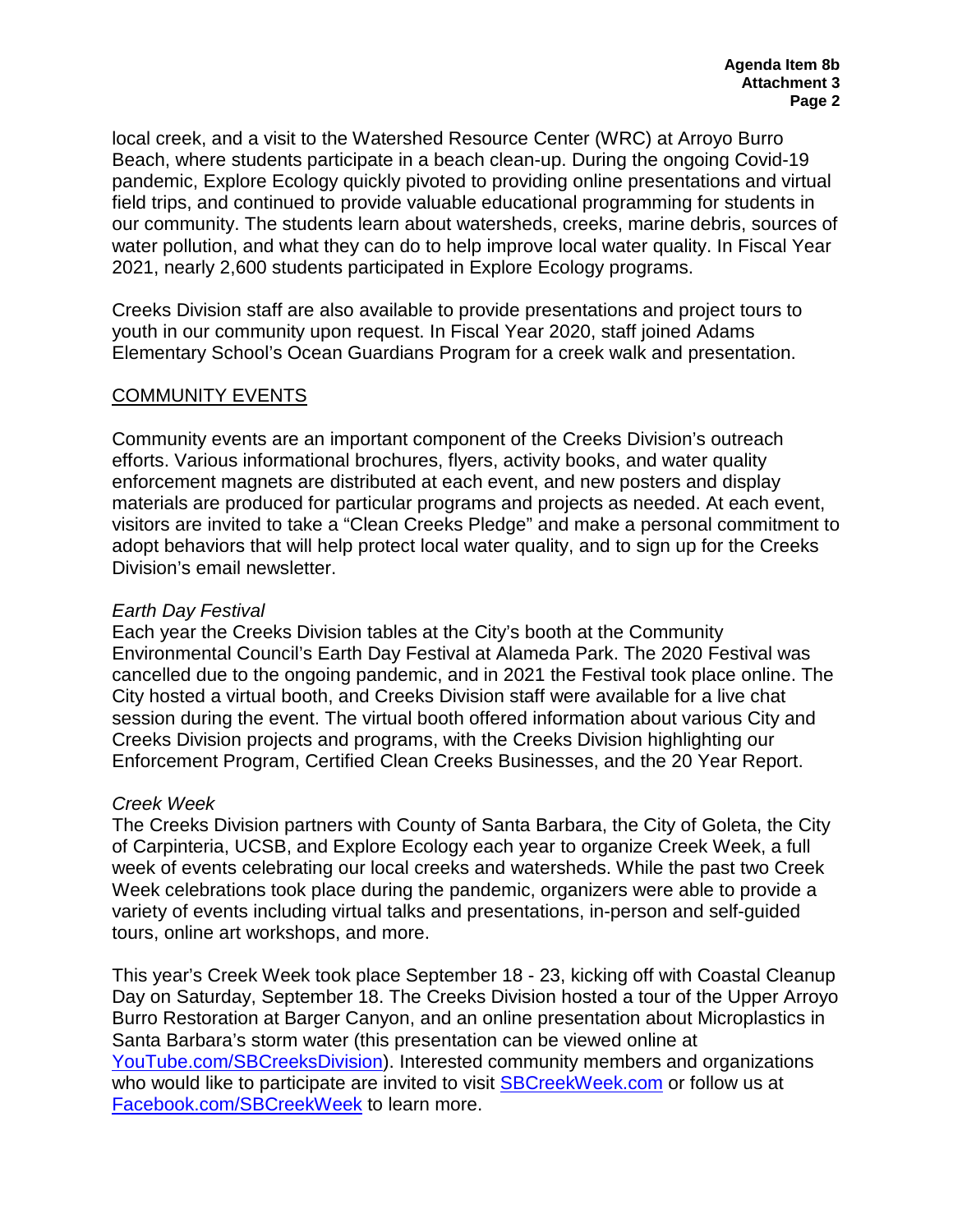## *Volunteer Events*

The Creeks Division works with various local schools and organizations to plan volunteer creek and beach clean-ups, native planting days, storm drain marking events, and field trips. While the number of volunteer events has dropped during the pandemic, staff have recently collaborated with LinkedIn, Urban Creeks Council, Nomad, The Big Speak, Herbl, and Cate School on beach and creek clean-ups. The Creeks Division also hosted a clean-up of West Beach as part of the Waterfront Department's Harbor Clean Sweep event. Individual community members have also reached out to staff, and we have provided clean-up materials so they can volunteer on their own time.

#### *Adopt-a-Beach*

The Creeks Division administers the California Coastal Commission's Adopt-a-Beach Program in the City of Santa Barbara. Recent beach adoption groups include Santa Barbara Channelkeeper, Santa Barbara Urban Creeks Council, Starbucks Coffee (Cliff Drive), RightScale, the Santa Barbara Museum of Natural History Sea Center, US Coast Guard MSD Santa Barbara, Invoca, and Phi Theta Kappa of Santa Barbara City College.

# ADVERTISING

## *Television Public Service Announcements and Programs*

In spring 2021, the Creeks Division worked with City TV to produce a new series of public service announcements called "Creeks to the Beach," which include the tagline "We're All the Solution to Water Pollution," and original music by local musician Zach Gill. The TikTok-inspired ads feature over a hundred community members (and six dogs) who volunteered their time to participate in filming. The ads have been running in English and Spanish on local Spectrum (Cox) Media television stations, KEYT, Univision, as well as online. This year we have also expanded over-the-top (OTT) advertising efforts to reach individuals watching video through streaming websites and apps such as Hulu, Amazon Video, SlingTV, and others. The "Creeks to the Beach" campaign is available for viewing online at [YouTube.com/SBCreeksDivision.](http://www.youtube.com/sbcreeksdivision.%20In%20March%202015)

## *Inside Santa Barbara*

The Creeks Division works with City TV staff to produce segments for the television magazine program "Inside Santa Barbara" several times a year. Recent segments have highlighted Santa Barbara's lagoons and estuaries (September 2019), Watershed Wednesdays presentations (August 2020), neonicotinoid pesticides (December 2020), the Bohnett Park Storm Water Improvement Project (April 2021), and Phase II of the Arroyo Burro Open Space Restoration Project (July 2021 and October 2021). All Inside Santa Barbara programs are available online at [YouTube.com/CityTV18.](http://www.youtube.com/CityTV18)

## *Radio Public Service Announcements*

The Creeks Division works with Rincon Broadcasting to produce and air radio PSAs on local English and Spanish-language radio stations each year. Currently, ads that coincide with the "Creeks to the Beach" television ads are being broadcast.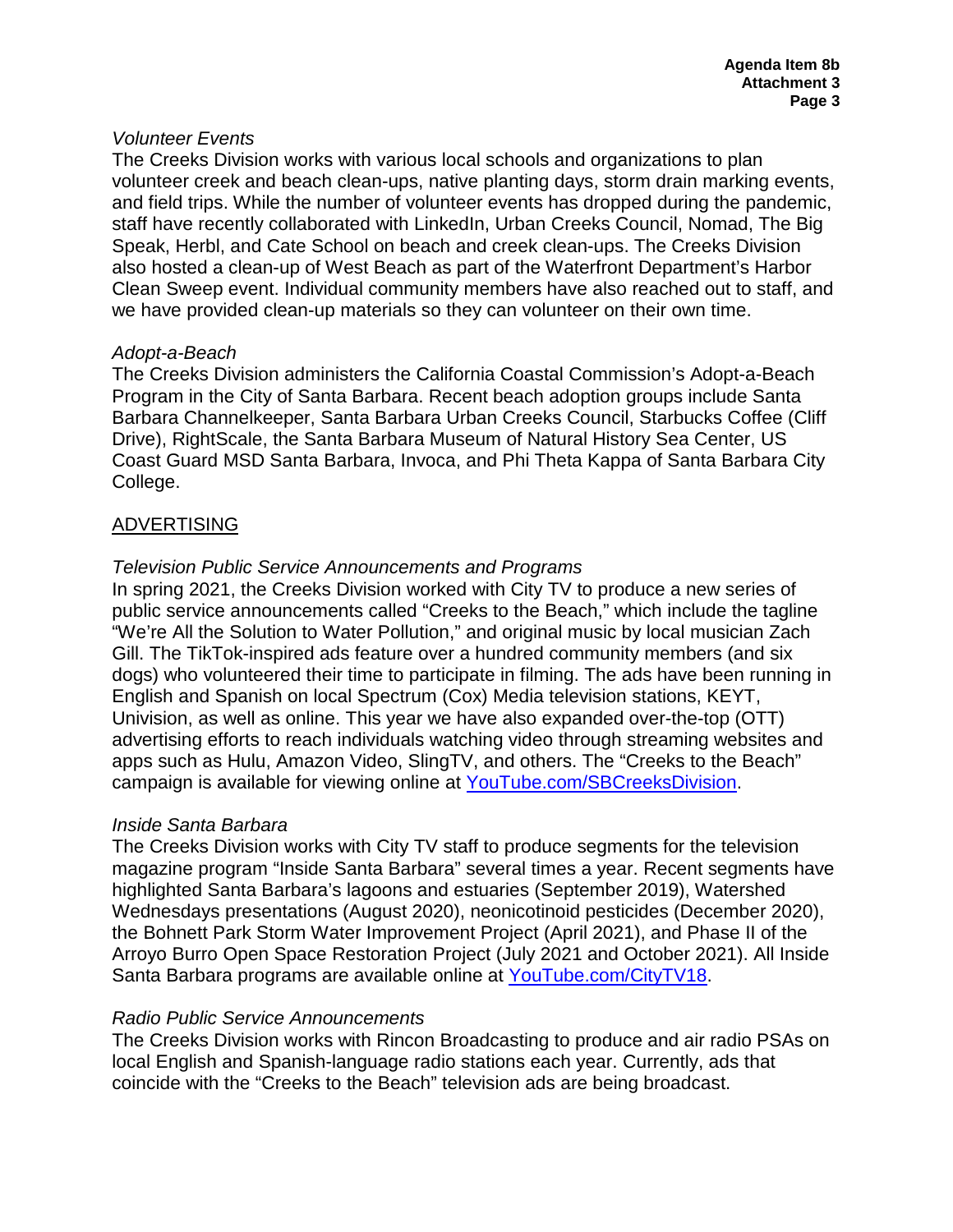#### *MTD Bus Advertising*

The Creeks Division runs advertisements on the interiors and exteriors of Metropolitan Transit District buses each year, in a partnership with the County of Santa Barbara Project Clean Water and the City of Goleta. Exterior ads run during the summer months on 12 buses, and interior ads run on the full fleet of buses year round. This year's exterior ads featured the tagline "We're All the Solution to Water Pollution," and included photos of the volunteer actors from our "Creeks to the Beach" television campaign. Bilingual interior ads will be installed this month featuring the same campaign.

#### *Print Advertising*

The Creeks Division runs print advertisements in the *Independent* and *Food & Home Magazine* promoting Certified Clean Water Businesses. The full Creek Week schedule and associated ads are run in the *Independent*, *Voice Magazine*, and *Coastal View News* each year. Public meeting notices and other event promotions are printed in various local publications as needed. The Creeks Division also frequently includes advertisements and brief articles in the City's water bill insert *the Brief*, a newsletter that is mailed to over 25,000 City water customers every other month.

# COMMUNITY-BASED SOCIAL MARKETING

The City's Storm Water Management Program (SWMP) requires that the City undertake Community-Based Social Marketing (CBSM) projects. While traditional media aims to provide information and increase awareness to inspire behavior change, CBSM is focused on measurable behavior change. The Creeks Division has collaborated with the County and the Cities of Carpinteria, Goleta, Lompoc, Buellton, Solvang, Santa Maria, and Guadalupe to conduct a CBSM campaign targeting lawn and garden chemicals called "Our Water Our World." Outreach materials and education have been provided to local hardware stores and nurseries to encourage shoppers to choose organic and less harmful gardening products. Staff from each jurisdiction visits and replenishes store displays regularly. For more information on the program, please visit [OurWaterOurWorld.org.](http://www.ourwaterourworld.org/)

## SOCIAL MEDIA AND INTERNET-BASED OUTREACH

## *SBCreeks.com*

The Creeks Division's website, **SBCreeks.com** (or **SantaBarbaraCA.gov/Creeks**) received over 22,000 visits during Fiscal Year 2021, a substantial increase over previous years. Analytics of website traffic showed that the Creeks Division's update of the Storm Water Technical Guidance Manual brought in more visitors, and there was also a smaller increase in traffic when the Code Enforcement Officer position was open for applicants.

The website provides information on various projects and programs, Creeks Advisory Committee meeting notices and videos, a full list of Certified Clean Creeks Businesses, and much more. Reports and studies produced by and for the Creeks Division are posted, and a page is dedicated to science project ideas and resources for students. Most printed outreach materials are available online in digital format, often in English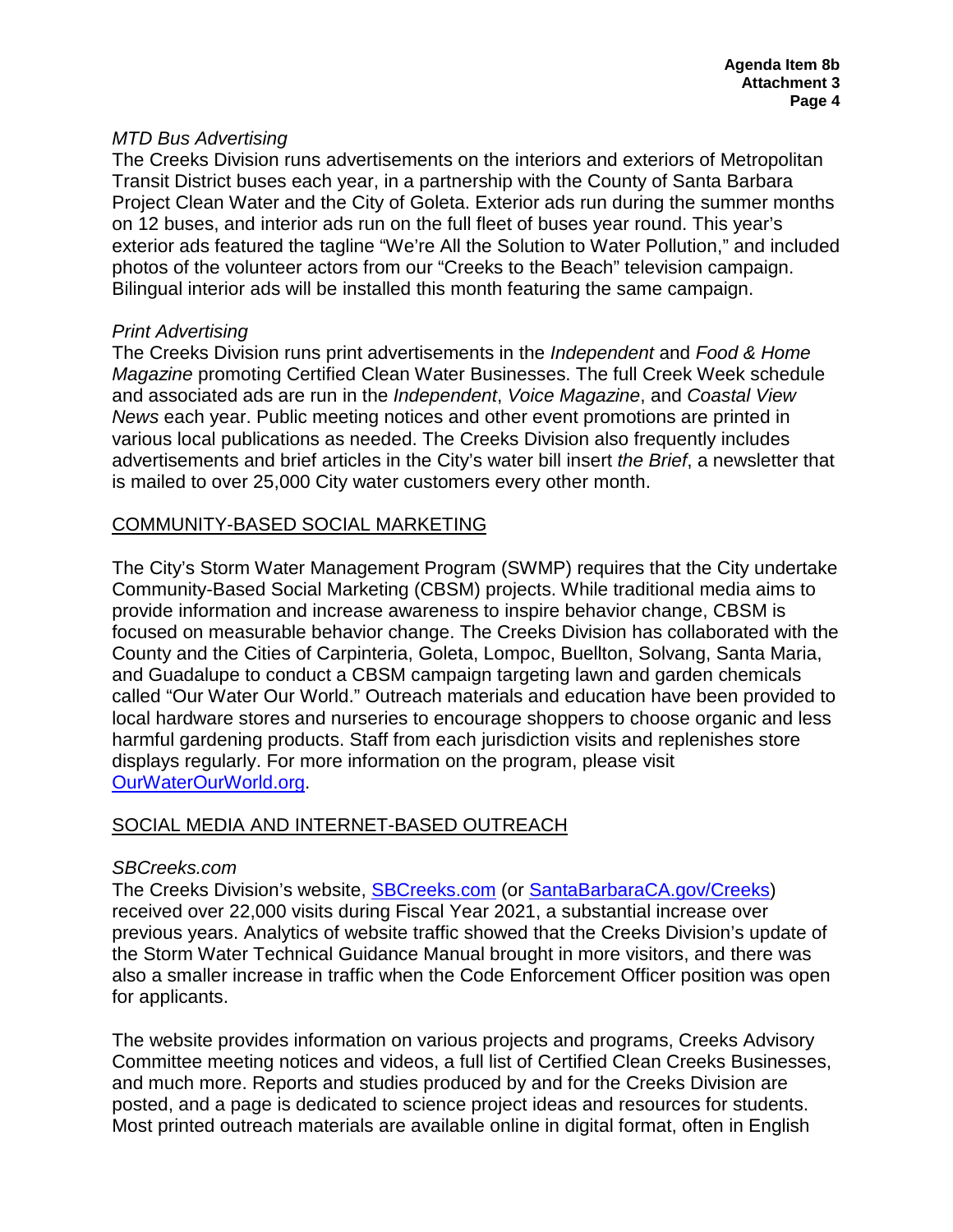and Spanish. The City is currently working with a contractor to develop a new website, anticipated to launch next summer.

# *E-News*

The Creeks Division sends out an email newsletter to over 930 subscribers, which includes project and program updates, Certified Clean Water Business announcements, and information on upcoming events and volunteer opportunities. Interested community members can sign up for the newsletter and view past issues at [SBCreeks.com.](http://www.sbcreeks.com/) Updates and news items are also included in the City Administrator's weekly City News In Brief email newsletter, which is sent to more than 1,200 community members and all City employees.

## *Social Media*

At the time of this report, the Creeks Division's Facebook page has 943 followers. Anyone is welcome to view the page, follow, and interact with the Creeks Division at [Facebook.com/SBCreeks.](http://www.facebook.com/SBCreeks) There is also a Facebook page dedicated to the annual Creek Week event with 549 followers, which can be viewed at [Facebook.com/SBCreekWeek.](http://www.facebook.com/SBCreekWeek) The Creeks Division's social media outreach also includes an Instagram account at [Instagram.com/SBCreeks](http://instagram.com/SBCreeks) with 1,077 followers, and a Twitter account at **Twitter.com/SBCreeks**, with 546 followers. Staff also works with City TV upload video programs and PSAs to YouTube at [YouTube.com/SBCreeksDivision.](http://www.youtube.com/sbcreeksdivision) The Creeks Division uses [Nextdoor.com](http://www.nextdoor.com/) to share project information and events with community members, and recently established a TikTok account at [TikTok.com/SBCreeks.](http://www.tiktok.com/SBCreeks)

# *Watershed Wednesdays*

During the early months of the pandemic, with opportunities for outreach at community events limited, staff began a series of live, online events called Watershed Wednesdays. Using Facebook Live, staff led community members on tours of restoration projects, craft projects, explorations of local creeks, and webinar style presentations, answering live questions from viewers as the events took place. Videos of Watershed Wednesdays presentations are available for viewing at [YouTube.com/SBCreeksDivision.](http://www.youtube.com/SBCreeksDivision)

# PROJECT AND PROGRAM OUTREACH

# *Clean Water Business Program*

Since 2007, the Creeks Division has certified 257 local businesses, including 175 restaurants and caterers, 34 automotive businesses, 39 mobile washers, and nine contractors, who have committed to making an everyday effort to keep our creeks and ocean clean. The program is promoted through postcard mailings, direct contact with targeted business segments, enforcement actions, and at community events.

Once certified, businesses are listed online at [SBCreeks.com,](http://www.sbcreeks.com/) promoted in the Creeks Division e-News, as well as in print ads in the *Independent* and *Food & Home Magazine*, and on social media. Once a business is inspected and certified by staff, they receive a certificate signed by the Mayor and the Creeks Division Manager, and a